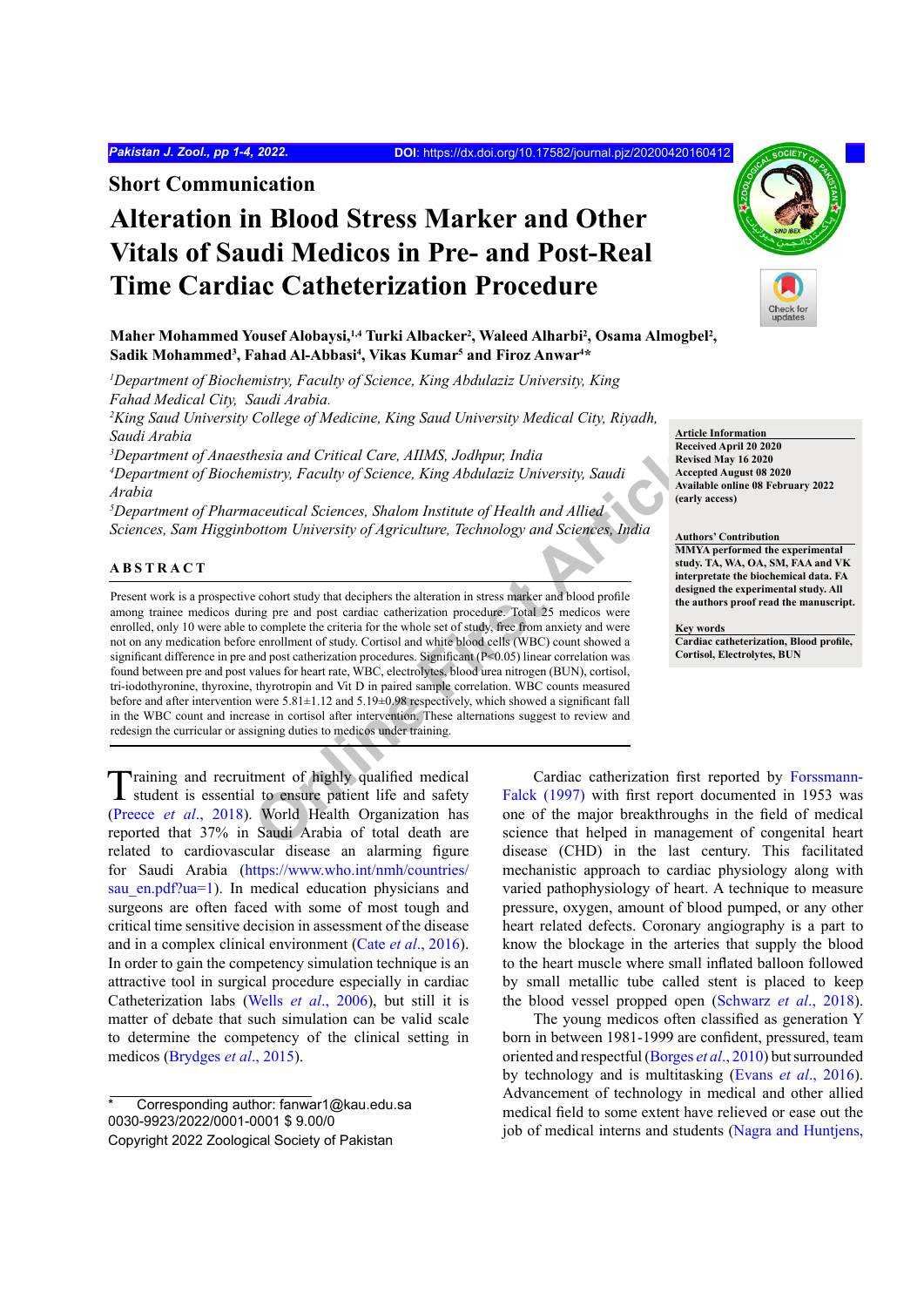**Example 18** and the methods were allow<br> **CONFIGUATE:** The medicos were allow<br> **CONFIGUATE:** The medicos were allow<br>
the community have adverse effect, Once they were again relaxed the<br>
the nearl that include diversified r 2020) but the advancement in simulation techniques to increase the performance is now constantly growing (Cook *et al*., 2014). Though there are reports that these simulation-based learning (Savoldelli *et al*., 2006) helps in procedure skills (Couto *et al*., 2015), and developing confidence for real time procedure (Bohnen *et al*., 2018) that can result in improved patient health (Zendejas *et al*., 2013). It is reported that activity pattern of physician or medicos is similar both in real time procedure and simulation procedure techniques (Manser *et al*., 2007). Similar pattern was observed in acute team performance in real time procedure versus simulation technique procedure (Couto *et al*., 2015). Real time catherization may lead to fear in Medicos, (Kwan *et al*., 2011). It can be stated and observed that multiple responsibilities, with additional catherization, research, clinics, teaching and continues improvement to care the community have adverse effect, due to multiple involvement that include diversified role in health system is like to have impact on their real ability during the process of catherization. Increase number of patients with decrease number of experts in catherization is one the real factor and which is of great concern. Along with this there is increase number of administrative work increase the prevalence of CHD patients (Jones *et al*., 2019). Catherization process does not involve one specialist it involves multiple expert that further decrease the patient normal physiology and mental capacity of these medicos (Sen *et al*., 2010). The thought for a better personnel and family life with ability to make themselves ready for next catherization procedure can lead to change in normal vitals of these medicos that can even lead to medical error (Jonas, 2017). It is observed that the medicos or the professionals associated with such regress work load also have financial pressure compare to other jobs make them one of the most suitable working professional who are under tremendous strain to give best to the patients (Jayaram *et al*., 2015). There is paucity of information in this area with incomplete methodology and limited application (Brydges *et al*., 2015). To date much have been done on this simulationbased procedure carried out by trainee versus real time procedure but what is lacking is relationship between pre and post catherization procedure and the alteration in stress marker during clinical training among the medicos.

### *Materials and methods*

This is a prospective cohort pilot study from King Saud University College of Medicine. King Saud University Medical City, Riyadh and King Abdulaziz University, Jeddah. The study was approved by Institutional Review Board (IRB number. E-18-3448). Health Sciences Colleges Research on Human Subjects, King Saud University College of Medicine. All the fellows enrolled in study were from King Saud University College of Medicine for the year 2019 (n=15) but only 7 fulfilled the criteria. Residents enrolled for study were informed and the consent to participate in study was obtained to record their biochemical blood profiling at pre and post cardiac catherization procedure. The data was collected from the medicos who were willing to cooperate in the study without any prejudice. All the selected medicos were free from anxiety and were not on medication before going for the sample collection. The sample collection technique was followed with modification of resuscitation assessment tool (RAT) (Weersink *et al*., 2019).

The medicos were subjected to cardiac catheterization procedure that helps them to diagnose and treat heart related problem. The medicos were allowed to relax and the blood sample were collected before going to catherization lab. Once they were again relaxed the medicos were allowed to enter the cardiac catheterization laboratory to perform the real time catherization technique under the supervision of expert. Once the cardiac catheterization procedure was over the medicos were allowed to relax for ten minutes and then the blood sample was again collected from them.

Standard Kits were utilized for analysis of blood profile with respect to HR, SBP and DBP WBC, RBC, HGB, PLT, CHOL, Na+ , Cl- , K+ , BUN, COR, FT3, FT4, TSH and VitD

The data were arranged and tabulated in Microsoft excel spread sheet. SPSS 18 was used to analyze the data. Normality was tested using Kolmogorov Smirnov test. Normally distributed continuous variables were presented as mean±SD and analyzed using paired' test.

Average or mean entrustment score were computed for each of the fellow trainee (FT) before and after the catherization procedure. The outcome was compared using Pearson product movement correlation coefficient to determine the linear relationship between mean value in pre and post result data followed by t test to know any variation in the data of paired sample. Further, any internal reliability among the samples were calculated to observe any variation in the results of pre and post catherization process (Weersink *et al*., 2019). Any unwanted missing link or data were excluded from the study of analysis. All the samples were coded for using inductive thematic analysis (Attride-Stirling, 2001).

#### *Results and discussion*

The observation phase took almost a year to get the best results from the enrolled medicos. Out of 15 only 7 were able to fulfill the criteria of study. There was no statically significant variation in P-value  $> 0.05$ ) between the medicos in terms age (36.6 $\pm$ 6.9 year), weight (81.9 $\pm$ 9.1 Kg) and height  $(174.7\pm7.6$  cm).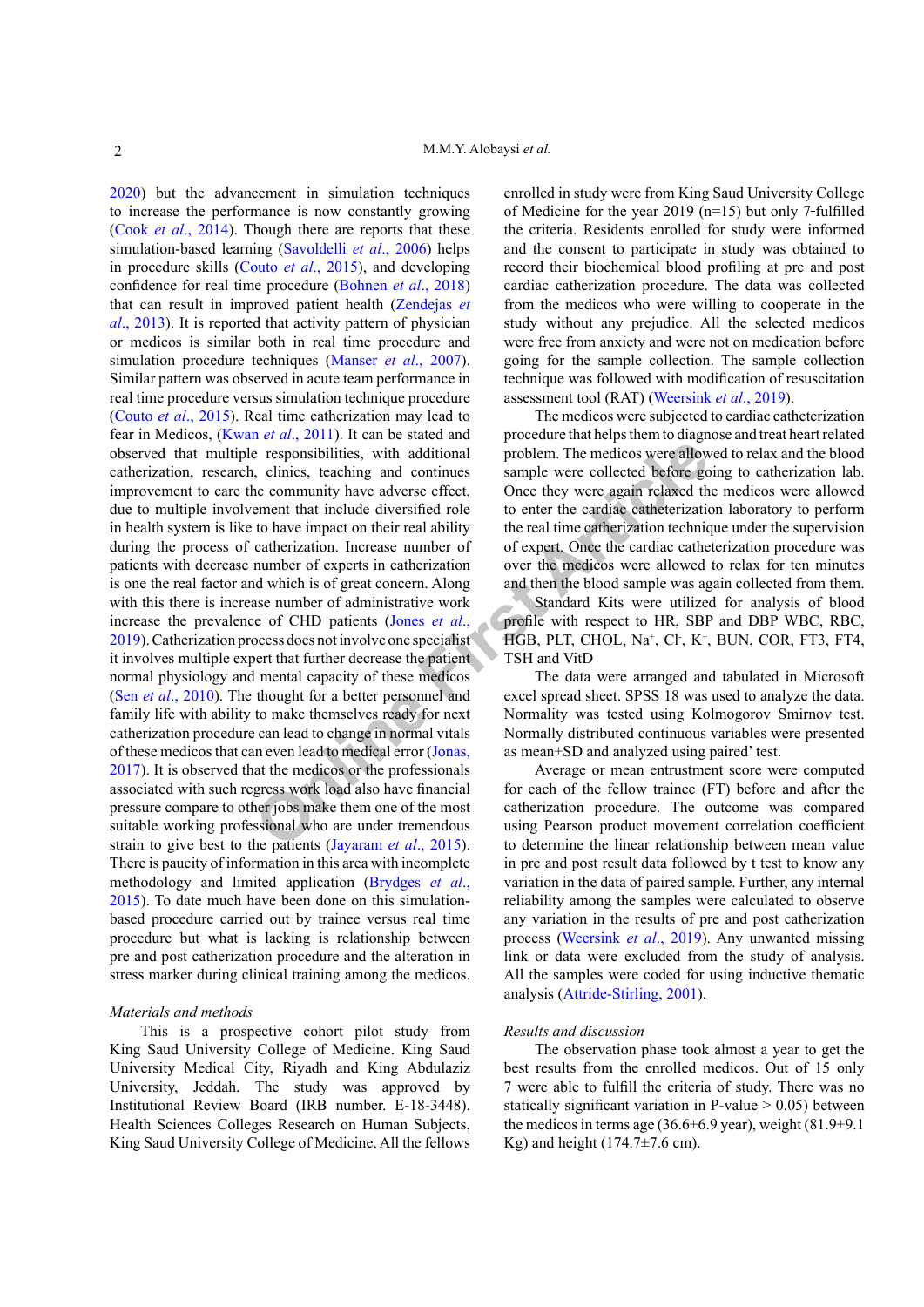Only cortisol and WBC count showed a significant different in their values both in pre-and post-catherization process carried out by the medicos (Table I).

A significant (P˂0.05) linear correlation was found between pre and post values for HR (0.046), WBC (0.003), Na (0.045), Cl (0.001), K (0.036), BUN (0.007), COR (0.02), FT3 (0.018), FT4 (0.001), TSH (0.001) and VitD (0.012), (Supplementary Table I). There was a significant fall in the WBC a significant increase in the COR after intervention. Further results demonstrate the strong linear association adjusted with catherization process in accordance with the existing literature (Huh *et al*., 2015), confirming the relationship as strong and consistent. Our results provide new insight on the usefulness of differential WBC count as predictors for stress in medicos.

**Table I. Vital parameters and blood profiling and vitals in pre and post catherization process.**

| WBC count as predictors for stress in medicos. |                                                                                                    |                                                                                                     | with better output in terms of pat<br>health. Increase in WBC count is                                                                            |
|------------------------------------------------|----------------------------------------------------------------------------------------------------|-----------------------------------------------------------------------------------------------------|---------------------------------------------------------------------------------------------------------------------------------------------------|
|                                                | Table I. Vital parameters and blood profiling and vitals<br>in pre and post catherization process. | have drastically altered in medi<br>catherization. Alteration in WBC<br>cardiac activity of humans. |                                                                                                                                                   |
| Parameter                                      | Pre (Mean±SD)                                                                                      | Post (Mean±SD)                                                                                      | <b>Acknowledgments</b>                                                                                                                            |
| $HR$ (per min)                                 | 78.29±20.28                                                                                        | 70.86±22.89                                                                                         | This project was funded by<br>for Science and Technology (I<br>the grant no. 1-17-03-009-0012<br>acknowledge with thanks KA<br>financial support. |
| $SBP$ (mmHg)                                   | $126.14 \pm 14.18$                                                                                 | $122.57 \pm 12.51$                                                                                  |                                                                                                                                                   |
| DBP (mmHg)                                     | $72.43 \pm 8.1$                                                                                    | $69.71 \pm 5.1$                                                                                     |                                                                                                                                                   |
| SpO, (%)                                       | $98.26 \pm 1.25$                                                                                   | 98.43±0.79                                                                                          |                                                                                                                                                   |
| HGB                                            | $15.17 \pm 1.3$                                                                                    | $15.29 \pm 1.1$                                                                                     |                                                                                                                                                   |
| <b>WBC</b>                                     | $5.81 \pm 1.12$                                                                                    | $5.19 \pm 0.98$                                                                                     | Supplementary material<br>There is supplementary n<br>this article. Access the material<br>org/10.17582/journal.pjz/202004                        |
| <b>RBC</b>                                     | $5.44 \pm 0.56$                                                                                    | $5.51 \pm 0.61$                                                                                     |                                                                                                                                                   |
| PLT                                            | 239.03±39.04                                                                                       | 241.24±46.14                                                                                        |                                                                                                                                                   |
| <b>CHOL</b>                                    | $5.3 \pm 1.12$                                                                                     | 5.39±1.32                                                                                           |                                                                                                                                                   |
| Na                                             | $140.14 \pm 1.7$                                                                                   | $139.9 \pm 1.9$                                                                                     | Statement of conflict of interest<br>The authors have declared n                                                                                  |
| C1                                             | $104.26 \pm 2.22$                                                                                  | $104.86 \pm 2.4$                                                                                    |                                                                                                                                                   |
| Glu                                            | $4.83 \pm 0.38$                                                                                    | $5.37 \pm 0.88$                                                                                     | References<br>Attride-Stirling, J., 2001. Qual.<br>doi.org/10.1177/14687941                                                                       |
| Crea                                           | $85 \pm 8.34$                                                                                      | $86.21 \pm 6.93$                                                                                    |                                                                                                                                                   |
| <b>BUN</b>                                     | $5.14 \pm 0.73$                                                                                    | $5.13 \pm 0.76$                                                                                     |                                                                                                                                                   |
| K                                              | $4.17 \pm 0.35$                                                                                    | $4.12 \pm 0.32$                                                                                     | Bohnen, J.D., Demetri, L., F                                                                                                                      |
| <b>COR</b>                                     | 261.57±110.94                                                                                      | 342.98±122.29                                                                                       | Reza, A., Rahul, J.A., Em                                                                                                                         |
| FT <sub>2</sub>                                | $5.011 \pm 0.2$                                                                                    | $5.014 \pm 0.3$                                                                                     | Dante, Y., Noelle, S., Davi<br>C.V. and Marc, d.M., 2018<br>1366. https://doi.org/10.10<br>Borges, N.J., Manuel, R.S.,                            |
| FT <sub>4</sub>                                | $13.4 \pm 2.22$                                                                                    | $13.34 \pm 2.01$                                                                                    |                                                                                                                                                   |
| <b>TSH</b>                                     | $2.12 \pm 0.63$                                                                                    | $2.05 \pm 0.63$                                                                                     |                                                                                                                                                   |
| Vit D                                          | $42.07 \pm 9.83$                                                                                   | 38.65±6.77                                                                                          | B.J. 2010. Med. Educ. 4                                                                                                                           |

WBC, white blood cells; TSH, thyrotropin; FT4, thyroxine; FT3, triiodothyronine; CHD, congenital heart disease; RAT, resuscitation assessment tool; Vit D, vitamin D; HR, heart rate; BUN, blood urea nitrogen; COR, cortisol; FT4, thyroxine; TSH, thyrotropin; SBP, systolic blood pressure; DBP, diastolic blood pressure; RBC, red blood cells; HGB, hemoglobin; PLT, platelets; CHOL, cholesterol; Na<sup>+</sup>, sodium ion;  $Cl$ , chloride ions;  $K^+$ , potassium ions.

The alteration in the cortisol level may be associated

with mental fatigue. Our results are in concordance with the previous studies where mental fatigue associated with emotional stimuli (Watanabe *et al*., 2019; Izawa *et al*., 2017). The hectic job schedule and constant exposure to stress of patients can be another factor for the elevated level of cortisol (Simmons *et al*., 2016).

#### *Conclusion*

Present study clearly linked the alteration of cortisol association with mental fatigue of medicos, activities and training in their course of study. Rise in cortisol level is an indication of depressive symptoms that can lead to medical error. Stimulation studies can benefit the medicos before proceeding for real time cardiac catherization process with better output in terms of patient safety and medicos' health. Increase in WBC count is another parameter which have drastically altered in medicos after the process of catherization. Alteration in WBC is associated with normal cardiac activity of humans.

#### *Acknowledgments*

This project was funded by the King Abdulaziz City for Science and Technology (KACST). Riyadh under the grant no. 1-17-03-009-0012.The authors, therefore, acknowledge with thanks KACST for technical and financial support.

#### *Supplementary material*

There is supplementary material associated with this article. Access the material online at: [https://dx.doi.](https://dx.doi.org/10.17582/journal.pjz/20200420160412) org/10.17582/journal.pjz/20200420160412

#### *Statement of conflict of interest*

The authors have declared no conflict of interest.

#### *References*

- Attride-Stirling, J., 2001. *Qual. Res*., **1**: 385-405. [https://](https://doi.org/10.1177/146879410100100307) [doi.org/10.1177/146879410100100307](https://doi.org/10.1177/146879410100100307)
- Bohnen, J.D., Demetri, L., Fuentes, E., Kathryn, B., Reza, A., Rahul, J.A., Emil, P., Haytham, M.A.K., Dante, Y., Noelle, S., David, K., Susan, B., George, C.V. and Marc, d.M., 2018. *J. Surg. Educ*., **75**: 1357- 1366.<https://doi.org/10.1016/j.jsurg.2018.02.001>
- Borges, N.J., Manuel, R.S., Elam, C.L. and Jones, B.J. 2010. *Med. Educ*. **44**: 570-576. [https://doi.](https://doi.org/10.1111/j.1365-2923.2010.03633.x) [org/10.1111/j.1365-2923.2010.03633.x](https://doi.org/10.1111/j.1365-2923.2010.03633.x)
- Brydges, R., Hatala, R., Zendejas, B., Erwin, P.J. and Cook, D.A., 2015. *Acad. Med*., **90**: 246-256. [https://](https://doi.org/10.1097/ACM.0000000000000549) [doi.org/10.1097/ACM.0000000000000549](https://doi.org/10.1097/ACM.0000000000000549)
- Cate, O., Ten, H.D., Ankel, F., Busari, J., Englander, R., Glasgow, N., Holmboe, E., Iobst, W., Lovell, E., Snell, L.S., Touchie, C., Melle, E.V. and Wycliffe-Jones, K., 2016. *Acad. Med*., **91**:191-198. [https://](https://doi.org/10.1097/ACM.0000000000001044)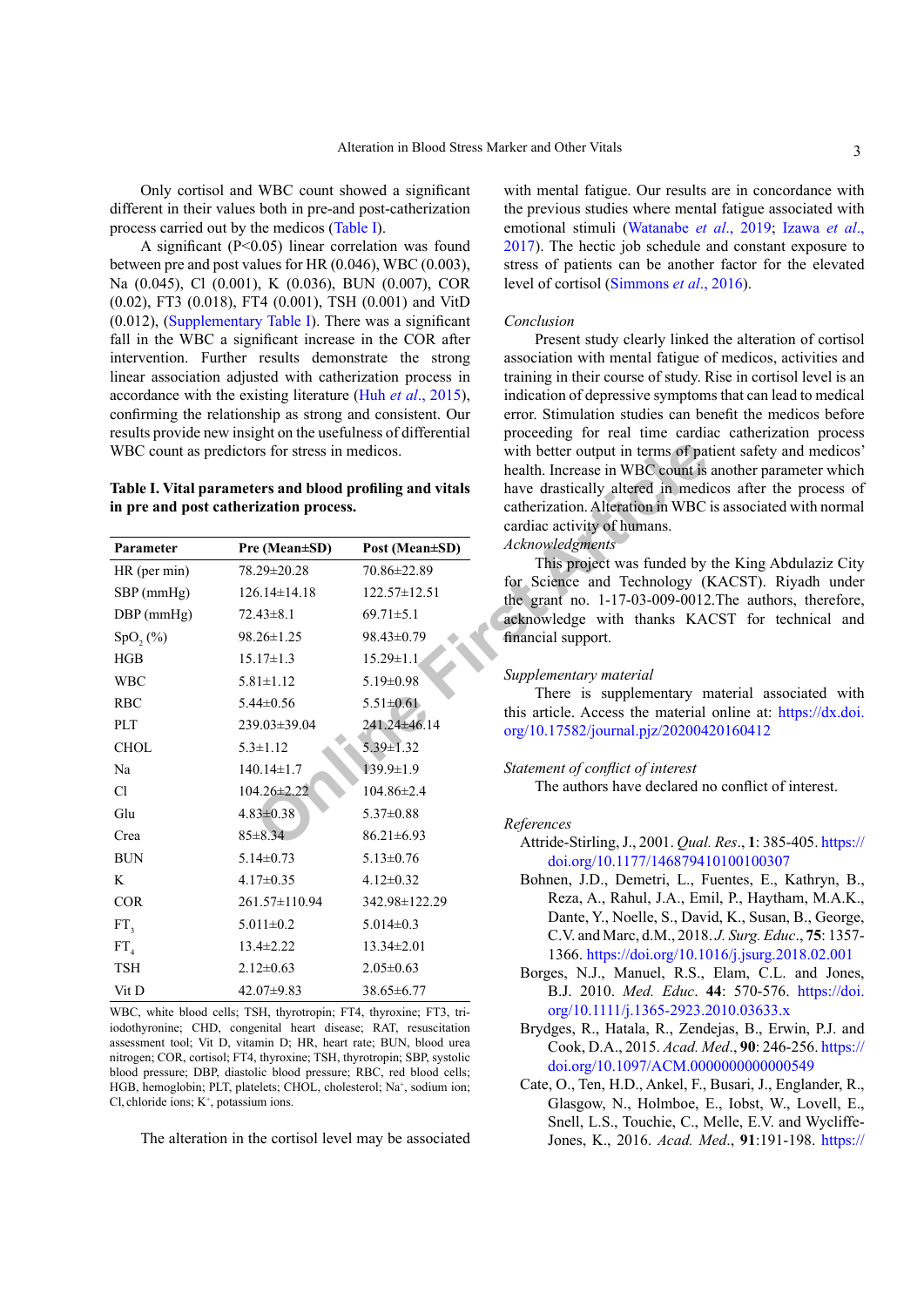[doi.org/10.1097/ACM.0000000000001044](https://doi.org/10.1097/ACM.0000000000001044)

- Cook, D.A., Zendejas, B., Hamstra, S.J., Hatala, R. and Brydges, R., 2014. *Adv. Hlth. Sci. Educ*., **19**: 233- 250.<https://doi.org/10.1007/s10459-013-9458-4>
- Couto, T.B., Kerrey, B.T., Taylor, R.G., FitzGerald, M. and Geis, G.L., 2015. *Simul. Healthc*., **10**: 76-84. <https://doi.org/10.1097/SIH.0000000000000081>
- Evans, K.H., Ozdalga, E. and Ahuja, N., 2016. *Acad. Psychiat.*, **40**: 382-385. [https://doi.org/10.1007/](https://doi.org/10.1007/s40596-015-0399-5) [s40596-015-0399-5](https://doi.org/10.1007/s40596-015-0399-5)
- Forssmann-Falck, R., 1997. *Am. J. Cardiol*., **79**: 651-660. [https://doi.org/10.1016/S0002-9149\(96\)00833-8](https://doi.org/10.1016/S0002-9149(96)00833-8)
- Huh, J.Y., Ross, G.W., Chen, R., Abbott, R.D., Bell, C., Willcox, B., Launer, L., Petrovitch, H., Kaya, B. and Masaki, K., 2015. *J. Am. Geriatr. Soc*., **63**: 439-446. https://doi.org/10.1111/jgs.13298
- Izawa, S., Matsudaira, K., Miki, K., Arisaka, M. and Tsuchiya, M., 2017. *Stress*, **20**: 386-389. https:// [doi.org/10.1080/10253890.2017.1342808](https://doi.org/10.1080/10253890.2017.1342808)
- X., 2015. *J. Am.* Geriatr: Soc., 63:<br>
Sen, S., Kranzler, H.R., Krysta<br>
(doi.org/10.1111/jgs.13298 G., Gelernter, J. and Guil<br>
1na, K., Miki, K., Arisaka, M. and Psychiatr, 67: 557–565.<br>
2017. Stress, 2020 386-89. https:// Jayaram, N., Beekman, R.H., Benson, L., Holzer, R., Jenkins, K., Kennedy, K.F., Martin, G.R., Moore, J.W., Ringel, R., Rome, J., Spertus, J.A., Vincent, J.A. and Bergersen, L., 2015. Adjusting for risk associated with pediatric and congenital cardiac catheterization: A report from the NCDR IMPACT registry. *Circulation*, https://doi.org/10.1161/ [CIRCULATIONAHA.114.014694](https://doi.org/10.1161/CIRCULATIONAHA.114.014694)
- Jonas, R.A., 2017. *Cardiol. Young*, **27**: 1939-1946. <https://doi.org/10.1017/S1047951117002086>
- Jones, N.R., Taylor, C.J., Hobbs, F.D.R., Bowman, L. and Casadei, B., 2019. *Eur. Heart J*., **41**: 1075- 1085.<https://doi.org/10.1093/eurheartj/ehz834>
- Kwan, J., Huang, Y., Vales, L., Kato, S., Kami, M., Horie, K., Honda, T., Takizawa, T., Otomo, T. and Inoue, N., 2011. *Catheter. Cardiovasc. Interv*., **87**: 1111-1117.
- Manser, T., Dieckmann, P., Wehner, T. and Rall, M., 2007. *Ergonomics*, **50**: 246-260. [https://doi.](https://doi.org/10.1080/00140130601032655) [org/10.1080/00140130601032655](https://doi.org/10.1080/00140130601032655)
- Nagra, M. and Huntjens, B. 2020. *J. Med. Syst*., **44**: 10. <https://doi.org/10.1007/s10916-019-1477-0>
- Preece, R., Ben-David, E., Rasul, S. and Yatham, S., 2018. *Interact. Cardiovasc. Thorac. Surg*., **27**: 525- 529.<https://doi.org/10.1093/icvts/ivy119>
- Savoldelli, G.L., Naik, V.N., Joo, H.S., Houston, P.L., Graham, M., Yee, B. and Hamstra S.J., 2006. *Anesthesiology*, **104**: 475-481. [https://doi.](https://doi.org/10.1097/00000542-200603000-00014) [org/10.1097/00000542-200603000-00014](https://doi.org/10.1097/00000542-200603000-00014)
- Schwarz, K., Ul Haq, M.A., Sidhu, B. and Nolan, J., 2018. *Medicine (United Kingdom)*.
- Sen, S., Kranzler, H.R., Krystal, J.H., Speller, H, Chan, G., Gelernter, J. and Guille, C., 2010. *Arch. Gen. Psychiat.*, **67**: 557–565. [https://doi.org/10.1001/](https://doi.org/10.1001/archgenpsychiatry.2010.41) archgenpsychiatry.2010.41
- Simmons, J.G., Badcock, P.B., Whittle, S.L., Whittle, S.L., Byrne, M.L., Mundy, L., Patton, G.C., Olsson, C.A. and Allen, N.B., 2016. *Psychoneuroendocrinology*, **63**: 276-281. [https://](https://doi.org/10.1016/j.psyneuen.2015.10.004) [doi.org/10.1016/j.psyneuen.2015.10.004](https://doi.org/10.1016/j.psyneuen.2015.10.004)
- Watanabe, K., Sasaki, A.T., Tajima, K., Mizuseki, K., Mizuno, K. and Watanabe, Y., 2019. *Sci. Rep*., **19**: 8797.
- Weersink, K., Hall, A.K., Rich, J., Szulewski, A. and Dagnone, J.D., 2019. *Adv. Simul*., **1**;**4**: 9. [https://](https://doi.org/10.1186/s41077-019-0099-4) [doi.org/10.1186/s41077-019-0099-4](https://doi.org/10.1186/s41077-019-0099-4)
- Wells, B., Gentry, M. and Ruiz-Arango, A., 2006. *Am. J. Cardiol*., **98**: 474-477. [https://doi.org/10.1016/j.](https://doi.org/10.1016/j.amjcard.2006.02.053) amjcard.2006.02.053
- Zendejas, B., Brydges, R., Wang, A.T. and Cook, D.A., 2013. *J. Gen. Int. Med*., **28**: 1078-1089. [https://](https://www.who.int/nmh/countries/sau_en.pdf?ua=1) [www.who.int/nmh/countries/sau\\_en.pdf?ua=1](https://www.who.int/nmh/countries/sau_en.pdf?ua=1), <https://doi.org/10.1007/s11606-012-2264-5>

4